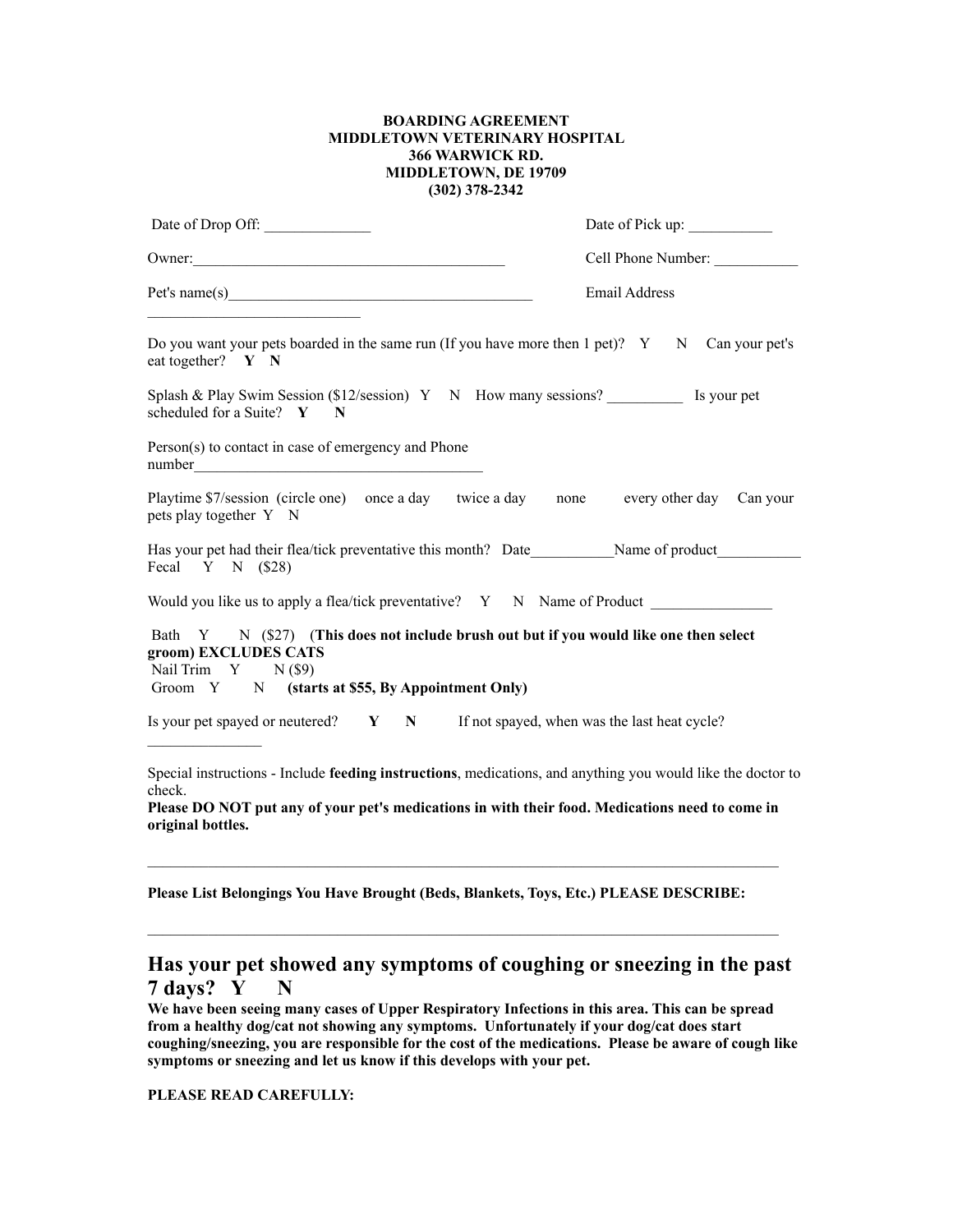For maximum protection we require Rabies, Bordetella, Bivalent Flu, and DHPP vaccinations and recommend the vaccines to be administered at least 5 days prior to boarding, if unable to provide proof of vaccination with a vaccine certificate or if vaccines are not up-to-date we will update the pet(s) vaccines at the owner's expense.

Additionally if any fleas/ticks are observed on the pets(s) while boarding they will be given an application of a flea/tick preventative at the owner's expense.

We will not be responsible for any lost or damaged belongings. Please do not leave any toys or beds that you do not want to get damaged. We will do our best to prevent this, but dogs may act differently here then they do at home and may urinate/defecate on their beds or chew their toys. If your pet's bed is unable to fit into your washer at home then please do not bring it because we will not be able to wash the bed.

# *BEDDING: PLEASE READ AND SIGN*

For the comfort of your pet, bedding can be used for your pet's boarding stay. Please understand that pets sometimes behave differently while boarding than at home. If you have provided bedding or would like the boarding team to use their bedding, you assume all risks. This includes any lost, ripped, or chewed bedding. By signing below you also acknowledge that if your pet were to chew and ingest some or part of bedding causing your pet to become sick, or require a life threatening intestinal surgery to remove the bedding, you assume all risks and financial responsibility as well.

**Will your pet chew bedding?** Y N Owner's Signature:

#### **Medical Illness Policy**

One of the advantages of boarding your pet(s) at a veterinary hospital is that veterinary attention is readily available should the need arise. If your pet(s) become ill, we will attempt to contact you or your emergency contact at the number listed above regarding your pet's symptoms, treatment options, and estimate of additional costs. **However, if your pet develops common symptoms of diarrhea or vomiting due to stress or change of diet while boarding we will treat the animal.** Most treatments for these symptoms are inexpensive, but if there are other treatments that are necessary we will attempt to contact you first. Please indicate your wishes below should your pet(s) require treatment to relieve immediate discomfort or to resolve an important medical conditions.

#### **(CHECK ONE)**

Please perform whatever service the doctor deems necessary for the best care of my pet until someone can be reached. This includes only non-elective and necessary diagnostics.

I authorize up to \$ The medical care for my pet until someone can be reached.

\_\_\_\_\_\_ Do not administer any medical treatment until specific authorization is given.

**Any medical treatment that is needed for injuries that occur as a result of more than one pet in a run/ playtime or injuries to themselves due to separation anxiety will be at the expense of the pet's owner.** Please be aware that animals kenneled can become scared and can hurt themselves or other pets as a result. For example some pets can become food aggressive with other animals, if you are aware of this please inform our kennel staff, so we do not feed your dogs together. We do our best to prevent this, but if injury occurs the pet owner is responsible for the costs. We will treat injuries as needed regardless of what is checked above.

#### **Check Out Procedures**:

There is no charge for pets picked up before 11AM on the day of departure. There will be a full days boarding charge for any pets picked up anytime after 11AM. On Sundays there will be no early check out available. You may pick up your pet between 4-8PM Sunday evening. **Please be aware that you will be charged for Sunday whether your pet is picked up Sunday evening or Monday morning.** If your pet is receiving a bath while boarding it will be given on the day of departure, please pick up your pet after 2 pm Mon-Sat, if receiving a bath. You will not be charged a board fee for that day **EXCEPT FOR SUNDAYS**. **Suite prices will no longer include a BATH. You will not be charged for the day of pick up if you elect to get a bath for \$27.**